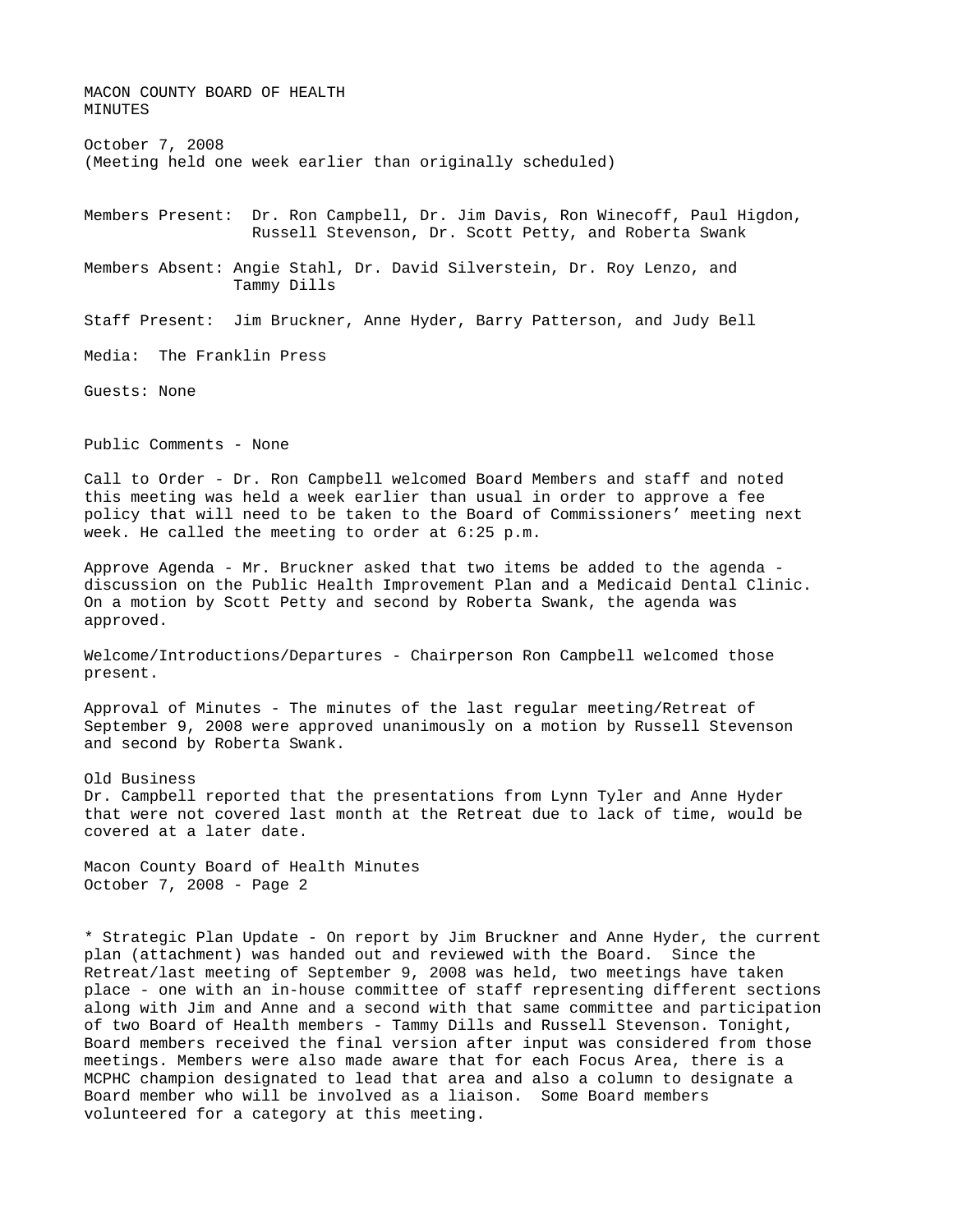\* Accreditation Update - An update on the data that has already been submitted to the State Accreditation Coordinator was given by Anne Hyder. She handed out the schedule for the three day review visit (attachment), and copies of the sample questions (attachment) that could be asked of Board members by the site reviewers. She reminded the Board that Dr. Campbell and Roberta Swank are the representatives for the Board and will be interviewed on Friday morning, November 7. She complimented the efforts of the staff who have spent so much time on this project. Jim added his compliments for Anne's efforts and for the work of Debbie Reeves who entered all the data into the electronic format. He also noted that Ellen Shope, our consultant, has been very helpful in guiding us over the past couple of months.

New Business

\* Flu Vaccination Update - Anne Hyder updated the Board on the flu vaccination clinics scheduled for the coming weeks with the first one set for Monday, October 13 at the Community Building. She added there are no problems getting vaccine this year for adults. The state supply of children's vaccine has not arrived yet, but when it does, the media will be notified.

\* Medicaid Dental Clinic - Jim shared a copy of a flyer that was placed in our lobby recently but noted he removed the flyers since they are in direct competition with our mobile clinic.

\* Fee Policy/Billing Guide - Mr. Bruckner referred to copies of the current Billing and Collection Policies and Fee Schedules (attachment) that are in each member's packets. He reviewed the documents that listed fees for clinic programs and the document that summarized the On Site Waste Water Fees. After review and discussion, a motion was made to adopt the FY 2009 Billing and Collection

Macon County Board of Health Minutes October 7, 2008 - Page 3

Policies and Fee Schedules - effective October 15, 2008 by Ron Winecoff with a second by Dr. Scott Petty. The motion passed with one vote opposed.

\* Environmental Health Positions - Summarizing that two positions in EH are already frozen, Mr. Bruckner commented he wants to discuss pulling the third position (vacant for the past two weeks) and freezing it. He added that this issue is a direct result of the decrease in applications. After discussion, the Board gave their consensus to allow Mr. Bruckner to post the position w hen he decides to do so. Discussion of the salary issues within the Environmental Health section, prompted Ron Winecoff and Paul Higdon to offer to join Mr. Bruckner in a meeting with the County Manager to further discuss this need.

## Board Training and Information

\* Updated Notebooks - New resource notebooks were provided to Board members and Mr. Bruckner clarified the contents including the fact that some of the materials that members received previously, have been updated - i.e. Open Meetings booklets. He also referred to other data in the notebooks such as the Quarterly NALBOH publication and the data from ANCBH. These notebooks will be used as an Orientation resource for new Board members. (A sample notebook will be maintained by Administration).

\* Public Health Improvement Plan - Referring to the handout in the packets,